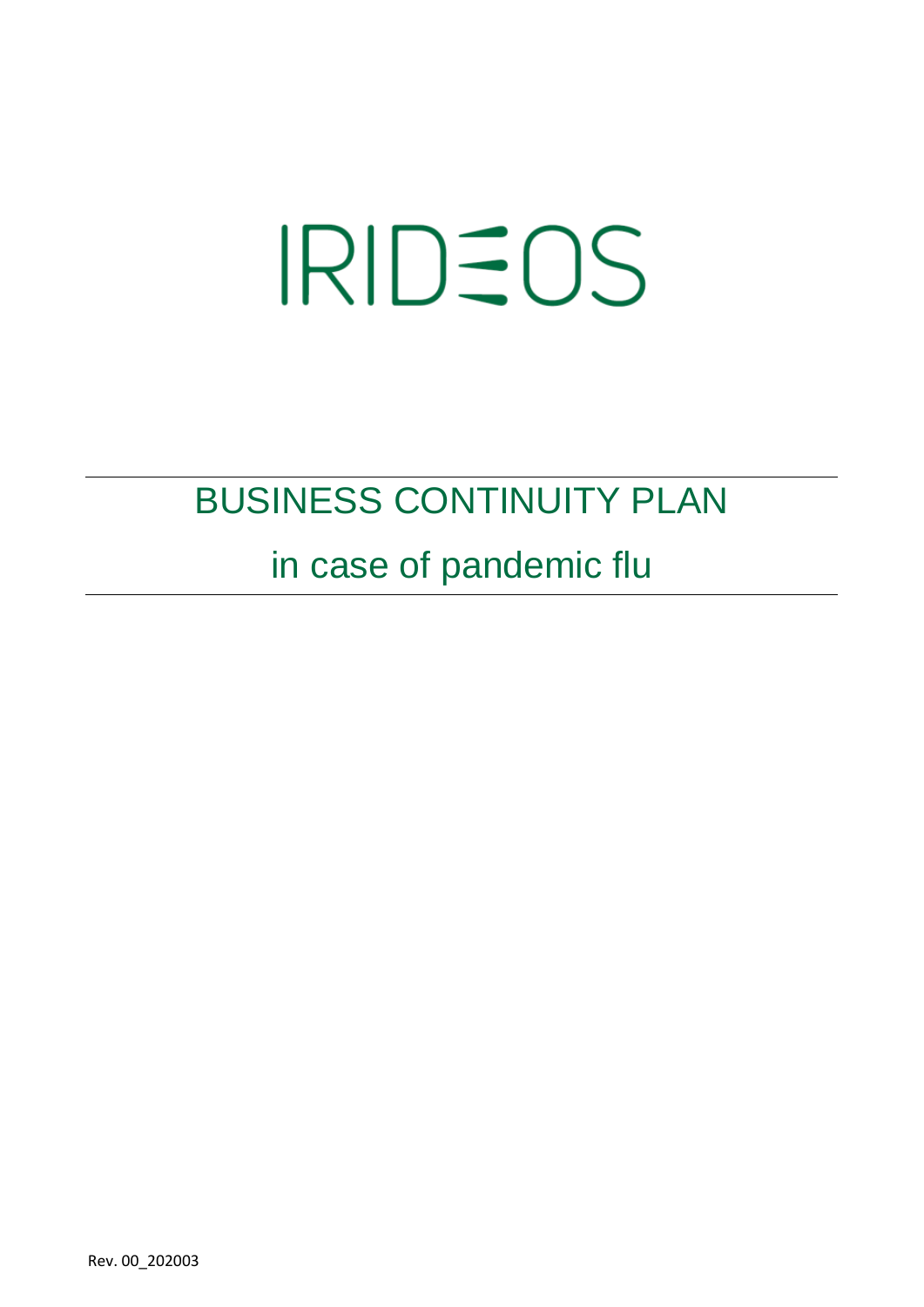## $IRID =$

#### **1. INTRODUCTION**

The WHO recommended to all Countries to develop a Pandemic Plan and to constantly update it following the guidelines. This Plan, drawn up according to the indications of the WHO and the Ministry of Health, represents the reference for Customers in the event of a flu pandemic.

In terms of business continuity management, this is an event that significantly hinders the flow of business processes. In fact, a pandemic flu can have significant and incisive consequences for the Company as the spread of the disease among employees and the consequent reduction of the number of staff at work can impact on company operations and consequently on the operations of the services for the customers.

This document describes the measures to be taken in the event of a pandemic to protect employees from an infection and keep the company operational.

#### **2. SCOPE**

The Business Continuity Plan aims to reduce the risk of infection among workers and in the workplace and to keep the Company infrastructure in operation in order to guarantee Customers the business continuity, with the maximum commitment, and therefore the fulfillment of the service requirements even in a situation of large pandemic.

The purpose of this Plan is to identify the analytical measures and the subsequent actions for each company area, according to the specific structural and operational characteristics, in order to contain the impacts on the Company operations.

The Plan contains recommendations regarding the organizational, preventive and hygiene measures to be adopted in the event of a flu pandemic.

#### **3. AREAS OF APPLICATION**

This Business Continuity Plan takes into consideration the following main areas in the event of a pandemic:

- **Health protection**: reduce the risk of contagion among the personnel;
- **Continuity of leadership and staff:** that is, to ensure that the decision-making processes are carried out effectively in order to manage any emergency and to implement what needed to safeguard the well-being of the personnel;
- **Business continuity:** ensuring that the Group's structures and operating processes can continue to provide their services;
- **Continuity of Suppliers and Customers:** ensuring that Suppliers deliver on a regular basis and that provisioning and customer assistance processes remain operational.

#### **4. RECIPIENTS**

This Plan is adopted by all the companies of the IRIDEOS Group and is made available to Customers and Suppliers.

#### **5. DEFINITIONS OF TERMS**

| <b>Epidemic</b> | Increased number of cases of a disease that occurs for a limited period of time<br>in a limited geographical area.                           |
|-----------------|----------------------------------------------------------------------------------------------------------------------------------------------|
| <b>Pandemic</b> | It is an epidemic whose spread affects several geographical areas of the world,<br>with a high number of cases for a limited period of time. |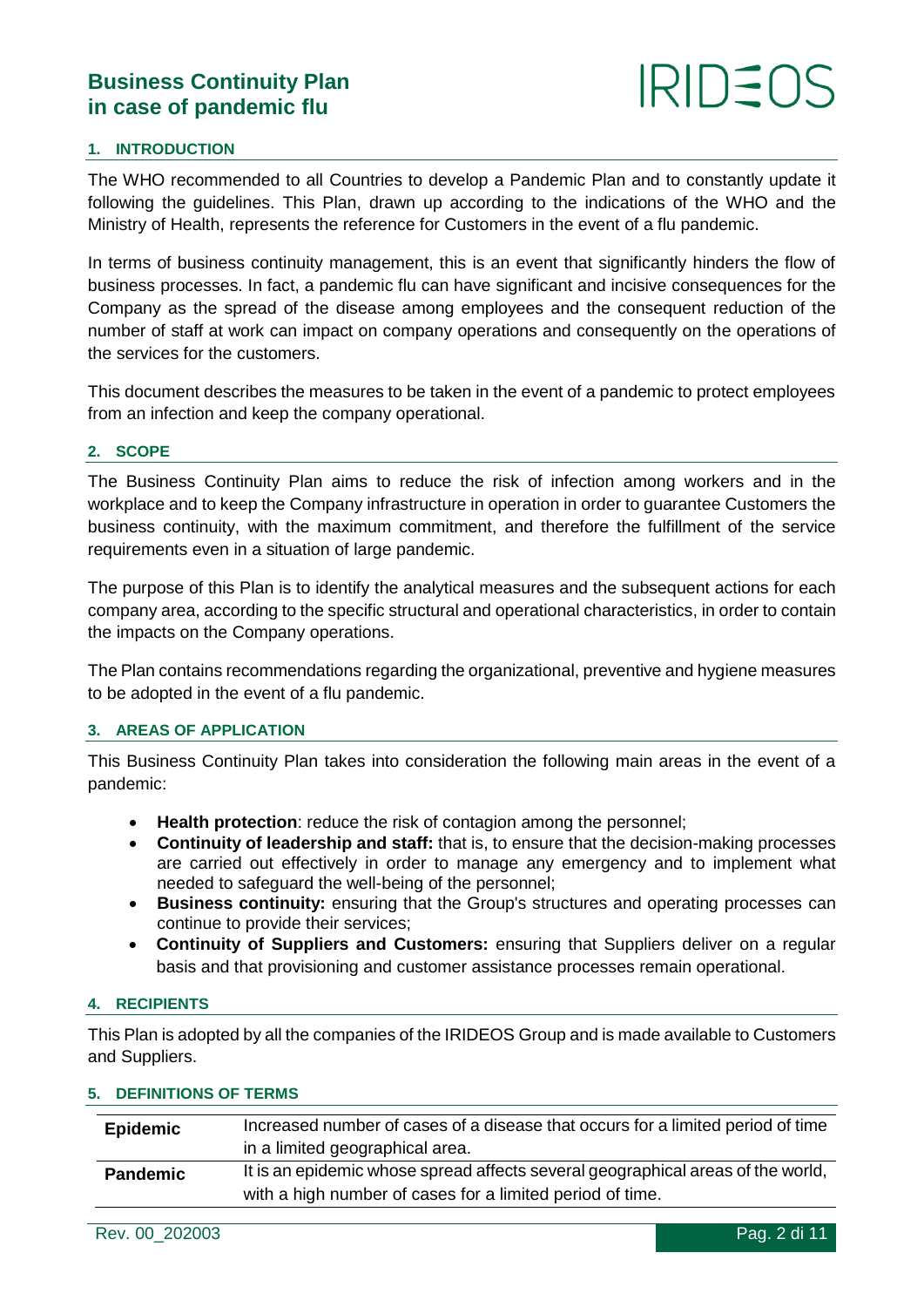

#### **6. ABBREVIAZIONI**

| <b>BCP</b>     | <b>Business Continuity Plan</b>                  |
|----------------|--------------------------------------------------|
| <b>CIT</b>     | <b>Computer Integrity Team</b>                   |
| <b>CSIRT</b>   | <b>Computer Security Incident Response Team</b>  |
| <b>DPCM</b>    | Decree of the Prime Minister                     |
| <b>GDPR</b>    | General Data Protection Regulation (UE 2016/679) |
| IA             | <b>Internal Audit</b>                            |
| <b>WHO</b>     | World Health Organization                        |
| PgMO           | <b>Program Management Office</b>                 |
| <b>QMS</b>     | <b>Quality Management System</b>                 |
| <b>T&amp;S</b> | <b>Technology and Systems</b>                    |
| <b>PCPU</b>    | Pandemic Coordination and Planning Unit          |
|                |                                                  |

#### **7. GENERAL ANALYSIS OF THE PANDEMIC**

In order to ensure the operation of most of the activities, the Company has carried out an analysis of the internal and external structures that have the greatest impact on the provision of the services for the Customers. Subsequently, IRIDEOS evaluated, for the internal most critical functions, which ones are currently able to carry out remote activities and which ones must be possibly enhanced in the event of a pandemic.

#### **8. ORGANIZATIONAL MEASURES**

#### **8.1. Continuity of leadership and staff**

A pandemic crisis inevitably generates additional tasks and increases the number of decisions that has to be taken in a timely manner in order to define the right organization to face the crisis. To this extent, IRIDEOS has set up a Pandemic Coordination and Planning Unit (PCPU) whose aim is to guarantee the crisis management and therefore the operational continuity of the Company.

La PCPU, coordinated by the Director of Technology and Systems, is composed by:

- Director of Human Resources and Organization;
- Marketing Director:
- Processes and Customer Experience Director;;
- Purchasing Manager;
- Cyber Security Manager;
- Prevention and Protection Service Manager.

The CEO supervises the decision-making processes of the Unit.

In addition, the PCPU avails itself of the support of the Director of Legal and Corporate Affairs, the Compliance, IA and QMS Manager, the Competent Doctor and the Data Protection Officer as far as their responsibility are concerned.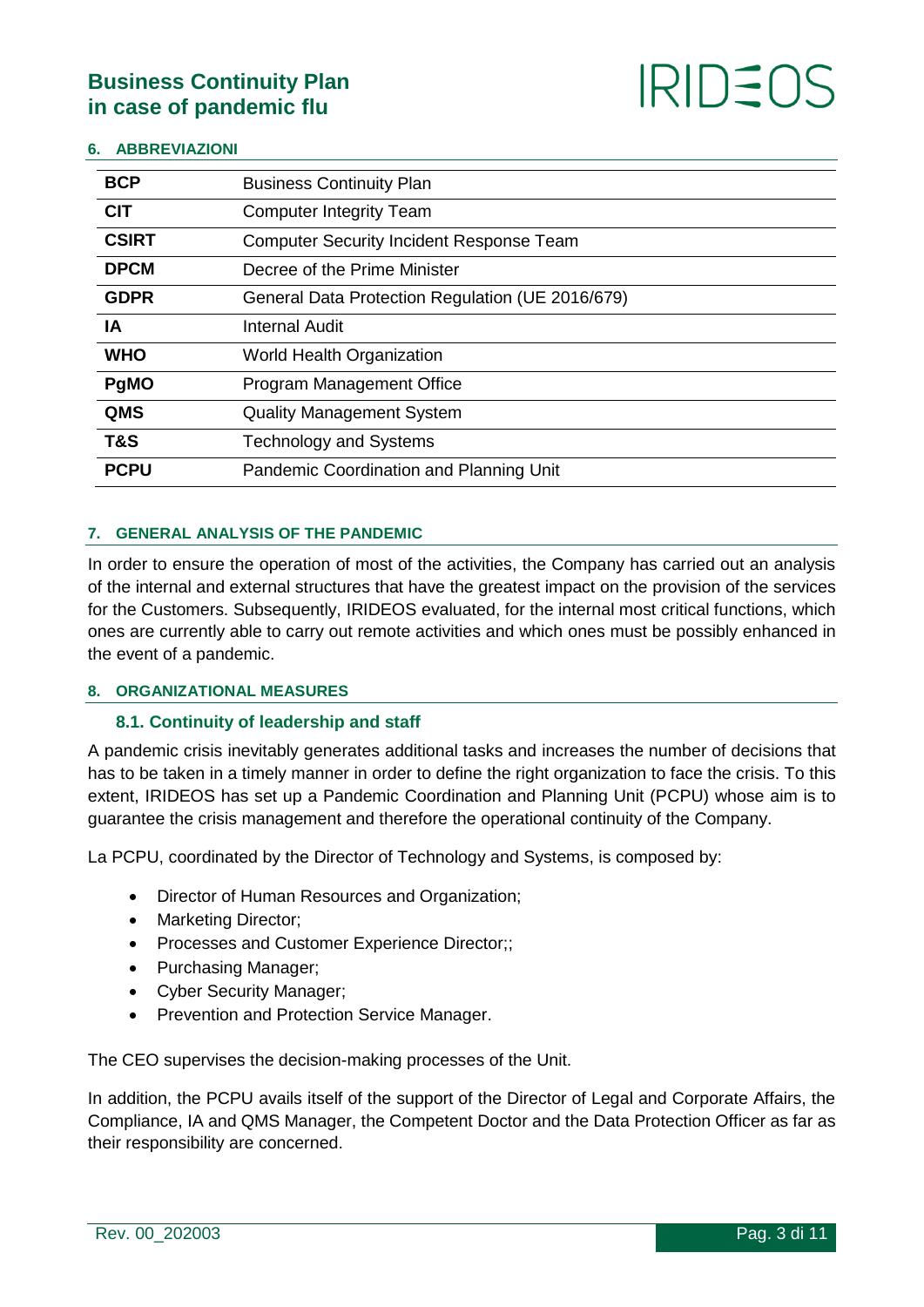

The Pandemic Coordination and Planning Unit is responsible for:

- Implement all the relevant measures aimed at overcoming the crisis as far as business operations are concerned (for example, organize shifts among workers, guarantee the presence of personnel, give instructions for Smart Working, etc.);
- • Adopt any physical protection measures (e.g. hygiene masks);
- Guarantee the coverage of Customer needs and an appropriate flow of communication towards Customers;
- • Manage the relationships with the suppliers in order to guarantee the delivery of product and services;
- Ensure periodic internal communication about any relevant change and about the course of the pandemic and support the implementation of the recommended hygiene measures.

The UCPP has the task of coordinating the corporate operating structures for the definition of appropriate Continuity Plans for each production unit.

#### **8.2. Business Continuity**

In case of serious epidemic/pandemic IRIDEOS declares the adoption of the following measures:

- Guarantee the replacement of the key people (especially for key functions and for the employees that has a higher risk of absence due, for example, to illness or care of family members):
	- In the event of unavailability of "staff-on-call", an urgent replacement procedure has been defined that will be activated by the functional manager (clearly and always identified);
	- As far as the assurance and monitoring activities are concerned, an operational backup is guaranteed with an external supplier.
- Waiver of non-urgent and not absolutely necessary activities;
- Setting up of a remote access system to guarantee access to the Company's IT networks.

#### **8.2.1.Analysis of the operating processes of the most affected areas of the Company**

The analysis of the operating processes was carried out only for the operating units belonging to the "*Technologies and Systems*" and "*Processes and Customer Experience*" areas, since in these units the impact has been evaluated as high or medium-high.

In particular, the analysis identified the activities which, in health emergency conditions:

- cannot be suspended (key functions, crucial processes)
- can only be carried out on the Company's premises and exclude the possibility of Smart Working (eg via the Internet, telephone)
- involve direct contact with other people inside or outside the Company
- can be carried out mainly in Smart Working
- can be temporarily suspended, reducing the movement of staff (e.g. transfers)
- can be carried out by other companies (outsourcing)

Since some of the activities involve the access of personnel external to the Company (Customers, Consultants, Suppliers), specific guidelines has been defined which involve also the declaration for access being sent to each Customer, Consultant and Supplier willing to access IRIDEOS offices during the emergency.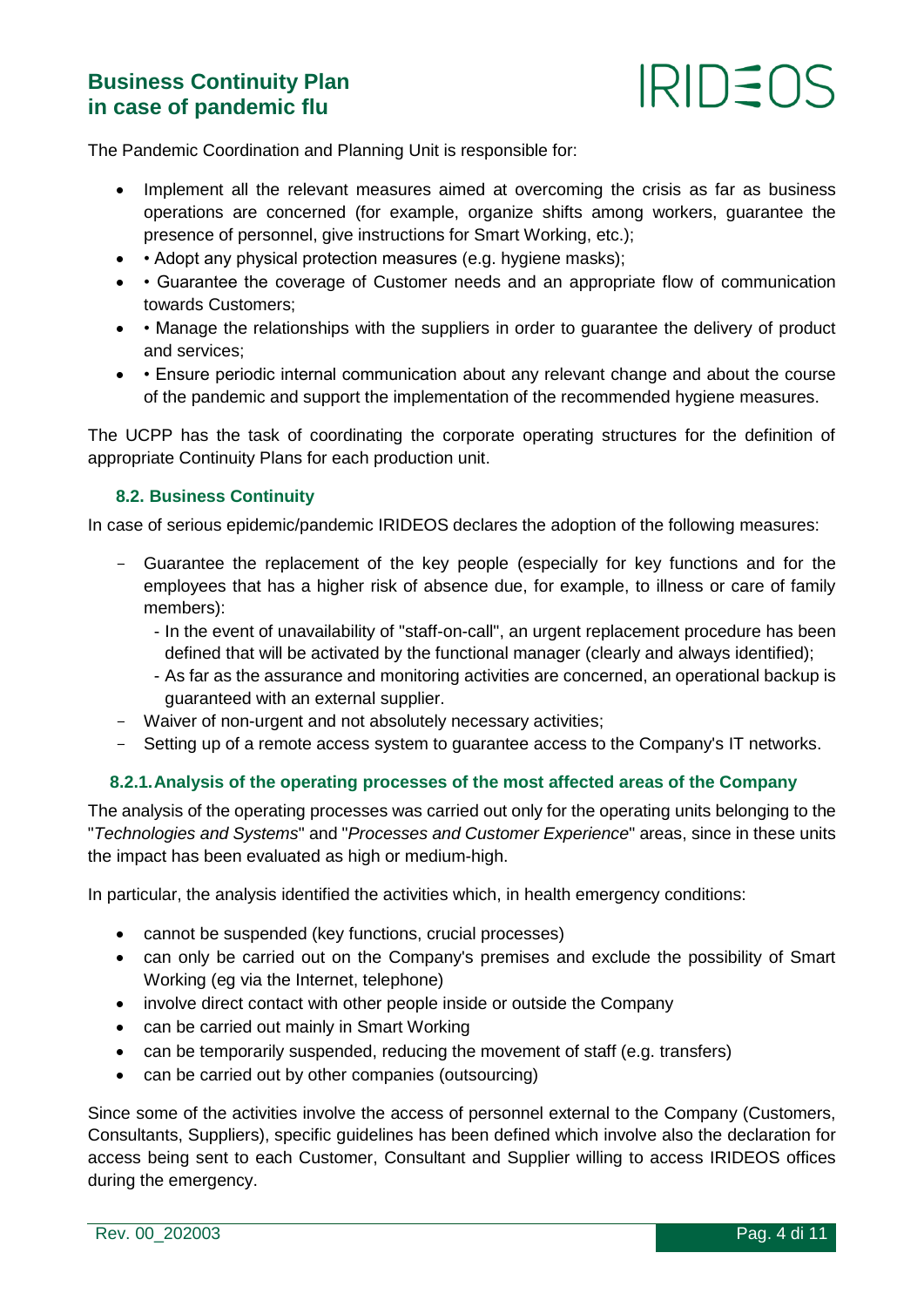### IRIDEOS

#### **8.2.2.Analysis of the tools necessary for secure working during an emergency**

The technical requirements necessary for Smart Working were verified and, where necessary, created. Work schedules relating to the execution of remote work in Smart Working mode were also agreed with the social partners to ensure the availability of personnel who perform critical functions.

For the functions that, due to the nature of the service, do not have the possibility to connect from their home, the necessary instruments have been prepared to be used in the event of a serious epidemic/pandemic. The effectiveness of the instruments is verified by periodic tests carried out together with the personnel from the interested functions.

The technical and organizational measures put in place to guarantee the operational continuity in the areas of greatest impact (Information Systems has a significant indirect impact) during a health emergency situation (serious epidemic/pandemic) are shown below.

#### **8.2.2.1. Technical Operations Department**

- T&S operating personnel in the areas of Transport, Network and Systems are equipped with tools for the remote access to the technological appliances that provide the services. Remote access has been set up via VPN with a redundant architecture.
- At Avalon Campus, in order to limit personal contacts, two IRIDEOS resources are present in addition to the reception staff.
- Physical interventions in the Data Centers by the above personnel, can be required only in exceptional cases.
- Field interventions for the maintenance and the repair of faults on fiber and network equipment, on systems or on technological appliances will be carried out by external suppliers.
- The Purchasing Department obtained from the Suppliers their BCP or a declaration of intent in case the implementation of more restrictive measures is required.
- The staff of the N&SO, NOC and SOC structures must attend the office with a reduced shiftwork schedule, in compliance with the regulations, and must avoid gatherings of people (e.g. minimum distance of one meter) or, where it is not possible, use individual protective devices such as disposable masks, etc.

#### **8.2.2.2. Customer Operations**

- The COPS T&S staff belonging to the areas of Support Enterprise, Service Activation, Solution Engineering and Service Management are equipped with tools for the remote access to the technological appliances that provide the services and to the monitoring and management systems.
- Physical interventions in the Data Centers by the above personnel, can be required only in exceptional cases.
- The H24 Escalation Desk dedicated to the network monitoring and to the A4 SPOC, that is located in Verona, manages all monitoring activities from a remote location.
- Field interventions for the maintenance and the repair of faults on fiber and network equipment, on systems or on technological appliances will be carried out by external suppliers.
- The Purchasing Department obtained from the Suppliers their BCP or a declaration of intent in case the implementation of more restrictive measures is required.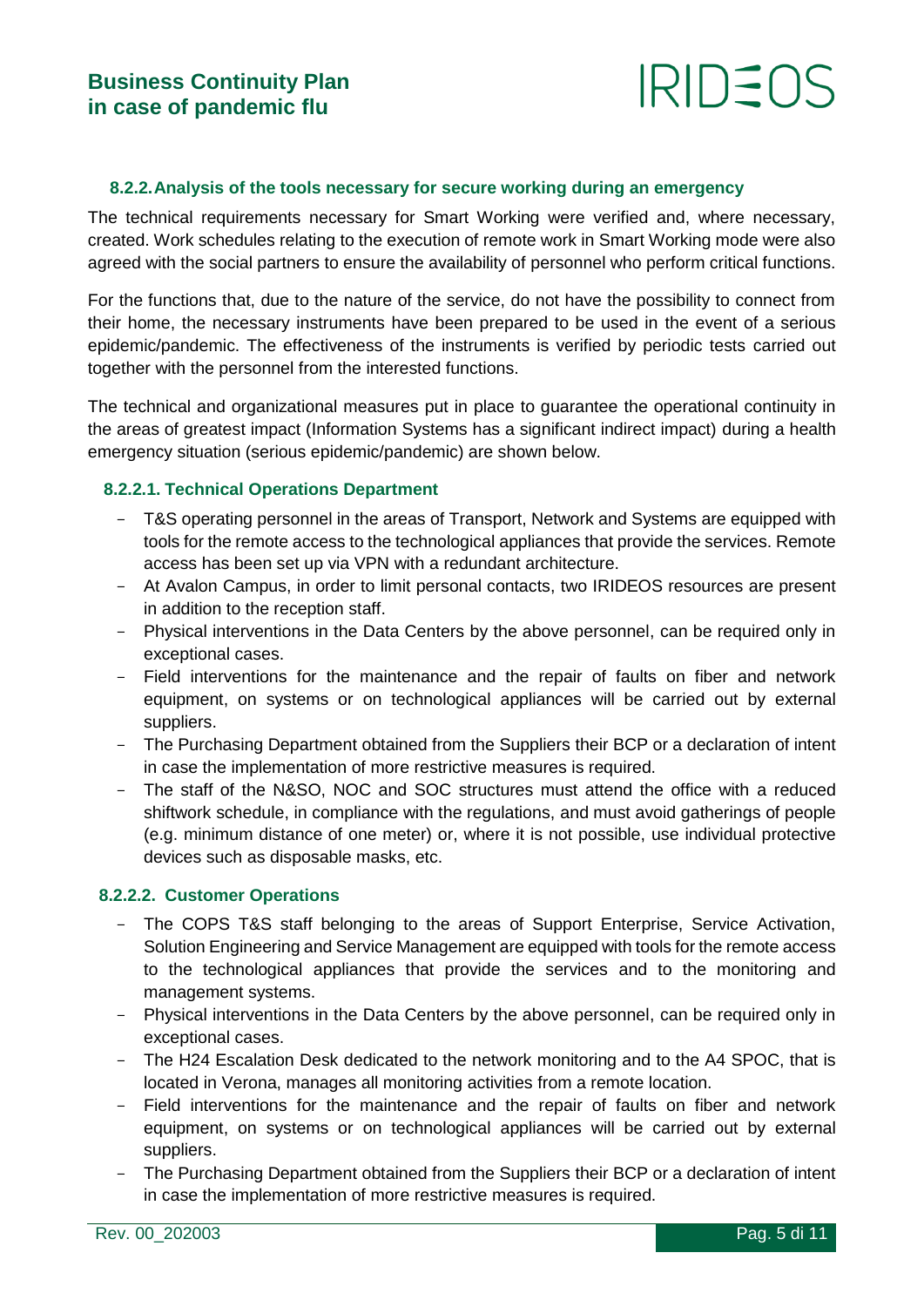## **IRIDEOS**

- Smart Working has been activated for:
	- **100% of Solution Engineering staff,**
	- 80% of Service Activation staff,
	- 80% of Customer Support staff,
	- **100% of Service Management staff.**

#### **8.2.2.3. Information System**

- All personnel in the area of Information Systems are equipped with tools for the remote access to the technological infrastructure that provide the services. Remote access has been set up via VPN with a redundant architecture.
- There are no cases in which, for the provision of the characteristic activities, a physical intervention at any of the Data Centers or any of the Company offices may be required to the above personnel, since the maintenance of the physical infrastructure is the responsibility of the Technical Operations staff.
- Should cases not currently hypothesized occur, the Head of the Technical Operation Department identifies the professional figure available among the internal staff-on-call or from external suppliers and informs his superiors according to the defined escalation path.
- Conservative or corrective interventions on critical application infrastructures (Ticketing, Infrastructure Monitoring, Data Retention for Crime Contrast and compliance with binding regulatory obligations, etc.), on specific systems or on technological equipment take place through external suppliers.
- The Purchasing Department obtained from the Suppliers their BCP or a declaration of intent in case the implementation of more restrictive measures is required.

#### **8.2.2.4. Processes and Customer Experience**

- The PCE personnel are equipped with tools for the remote access to the technological infrastructure that provide the services and to the monitoring and management systems.
- The SMEs & Reseller Customer Operations area inside the PCE keeps providing Customer Care operations for SMEs with 80% of personnel in Smart Working. This situation is in any case adequate to the slowdown of the activities of the final target market of the Customers due to the restrictive provisions imposed by the Authorities.
- There are no cases in which, for the provision of the characteristic activities, a physical intervention inside any of the Company's premises may be required to the above personnel.
- Field interventions for the maintenance and the repair of faults on access lines and on network equipment located at the IRIDEOS Customer's premises, will be carried out by external suppliers.
- Field interventions for the maintenance and the repair of faults on access lines and on network equipment located at the Reseller's customers premises will be carried out directly by the Reseller.
- The Purchasing Department obtained from the Suppliers their BCP or a declaration of intent in case the implementation of more restrictive measures is required.

#### **8.3. Operational Continuity of theSuppliers**

Some of the services that the Company provides to the Customers are strongly linked to external Suppliers, therefore it has been carried out an analysis aimed at identifying the most critical suppliers to be involved in this Plan. The Suppliers involved were asked to provide their Business Continuity Plan as an integration to this Business Continuity Plan - in case of pandemic flu.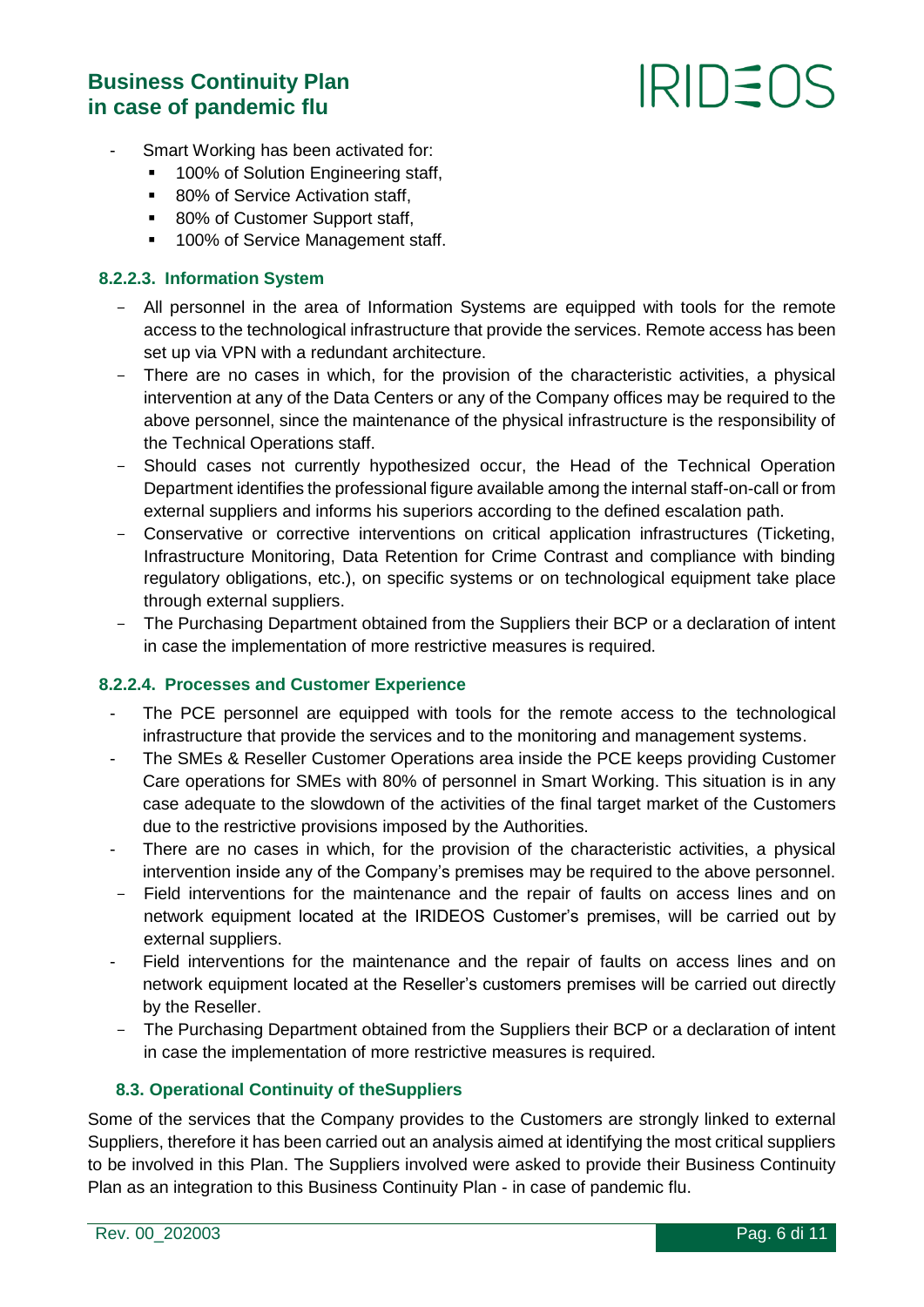# **IRIDEOS**

| <b>Supplier</b>         | Impact on<br><b>Cutomers</b><br>operations | <b>Notes</b>                                                                                                                                                                                                                                                                    |
|-------------------------|--------------------------------------------|---------------------------------------------------------------------------------------------------------------------------------------------------------------------------------------------------------------------------------------------------------------------------------|
| Network Infrastructures | <b>High</b>                                | The suppliers of infrastructure has an high impact in final<br>Customers operations.                                                                                                                                                                                            |
| Hardware components     | <b>High</b>                                | The suppliers of hardware components used to provide<br>Customers with their services has a relevant impact on<br>Customers operations.                                                                                                                                         |
| Maintenance             | <b>High</b>                                | The companies that carry out maintenance and monitoring<br>activitities on the network and on the IT systems support the<br>operational functions in the interventions at the Customers'<br>offices. For this reason they have a significant impact on<br>Customers operations. |
| Software                | <b>High</b>                                | The suppliers who maintain the software used by internal<br>staff to provide the services to the Customers impact on<br>their operations.                                                                                                                                       |

Table 4: Analysis of the external structures - High impact areas

#### **8.4. Risk analysis for critical suppliers**

The most critical Suppliers have been asked to evaluate the possibility of a pandemic, and provide their own Pandemic Plan.

| <b>Supplier</b>         | <b>Risk probability</b> | <b>Notes</b>                                          |
|-------------------------|-------------------------|-------------------------------------------------------|
| Network Infrastructures | Low                     | Network Infrastructures suppliers are Carriers with a |
|                         |                         | national coverage and have their own Pandemic         |
|                         |                         | Plan.                                                 |
|                         |                         |                                                       |
| Hardware components     | Low                     | The risk was defined as low since the spare parts     |
|                         |                         | used for routine maintenance are stocked in such      |
|                         |                         | quantities as to overcome several months of supply    |
|                         |                         | interruption.                                         |
| Maintenance             | Low                     | The maintenance companies are different and are       |
|                         |                         | located throughout the national territory and in the  |
|                         |                         | event of an emergency they are interchangeable with   |
|                         |                         | each other.                                           |
| Software                | Low                     | Suppliers or partners who supply critical SW are      |
|                         |                         | organized in such a way as to guarantee continuity    |
|                         |                         | of assistance even in the event of a pandemic.        |
|                         |                         |                                                       |

#### **8.5. Business Continuity for Customers**

Given the nature of the services offered by IRIDEOS, an interruption could cause serious inconvenience to all Customers. Therefore, instead of drawing a priority list, the Company has the only goal to guarantee the continuity of the services even in the event of a pandemic. The Company is currently organized in such a way as to protect the continuity of the services for all the Customers.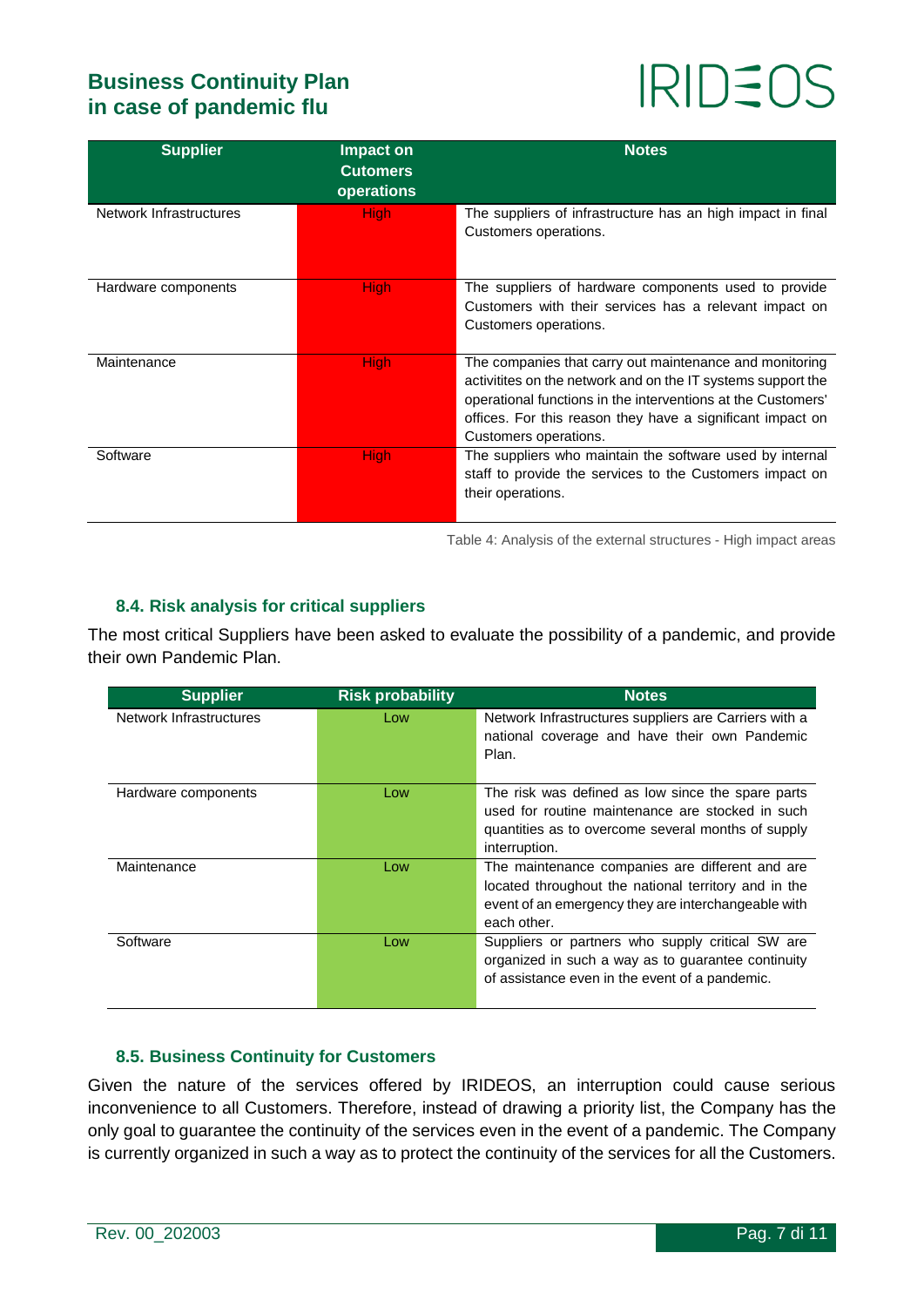## IRIDE(

#### **9. PREVENTIVE MEASURES**

In addition, to promote the adoption of correct behaviors that can help reduce the spread of the pandemic, IRIDEOS has distributed specific information to each employee regarding the behavioral rules to be adopted.

The Company Management, if necessary, informs the internal staff on the preparations for a possible pandemic. Below is a brief summary of the behavior suggested to all staff, in order to limit the spread of the virus.

#### **9.1. Main personal non-pharmacological measures**

- Personale hygiene
- Social distancing measures
- Self-protection measures in case of increased risk of infection
- Knowledge of personal behavior to be adopted in the event of known or suspected flu.

#### **9.1.1. Personal hygiene**

Individual hygiene measures contribute to slowing down the spread of flu, it is necessary to:

- Wash the hands often and thoroughly with soap and water;
- Cover nose and mouth with a disposable tissue or flexed elbow when coughing or sneezing;
- Discard the contaminated material (e.g. paper towels) in a waste bin, preferably with a lid;
- Wash the hands with soap after using disposable tissues.

#### **9.1.1. Interpersonal contacts**

- Use telephone and Internet (e-mail) as much as possible and organize video conferences for daily activities even if the participants are in the same building;
- Prohibition of any type of travel, unless expressly authorized for specific reasons of urgency;
- Avoid all not strictly necessary interviews and cancel meetings, workshops, training courses etc.;
- Provide information and receive orders by phone or e-mail;
- Lock the entrance doors of the building:
- Give up on handshakes..

#### **9.1.2. Gatherings of people in the workplace**

- Suspend fixed entry and exit times from work;
- Organize shifts so as to avoid overlaps;
- Avoid taking the lift as far as possible;
- Close cafeterias and restaurants for staff.

#### **9.1.3. Social distancing measures**

The probability that the flu virus is transmitted from person to person is reduced by increasing the interpersonal distance, therefore it is necessary to maintain a distance of at least one meter from person to person and to avoid gatherings.

#### **9.1.4. Self-protection measures**

At each location thermometers and instruments suitable for measuring body temperature are available for staff and guests.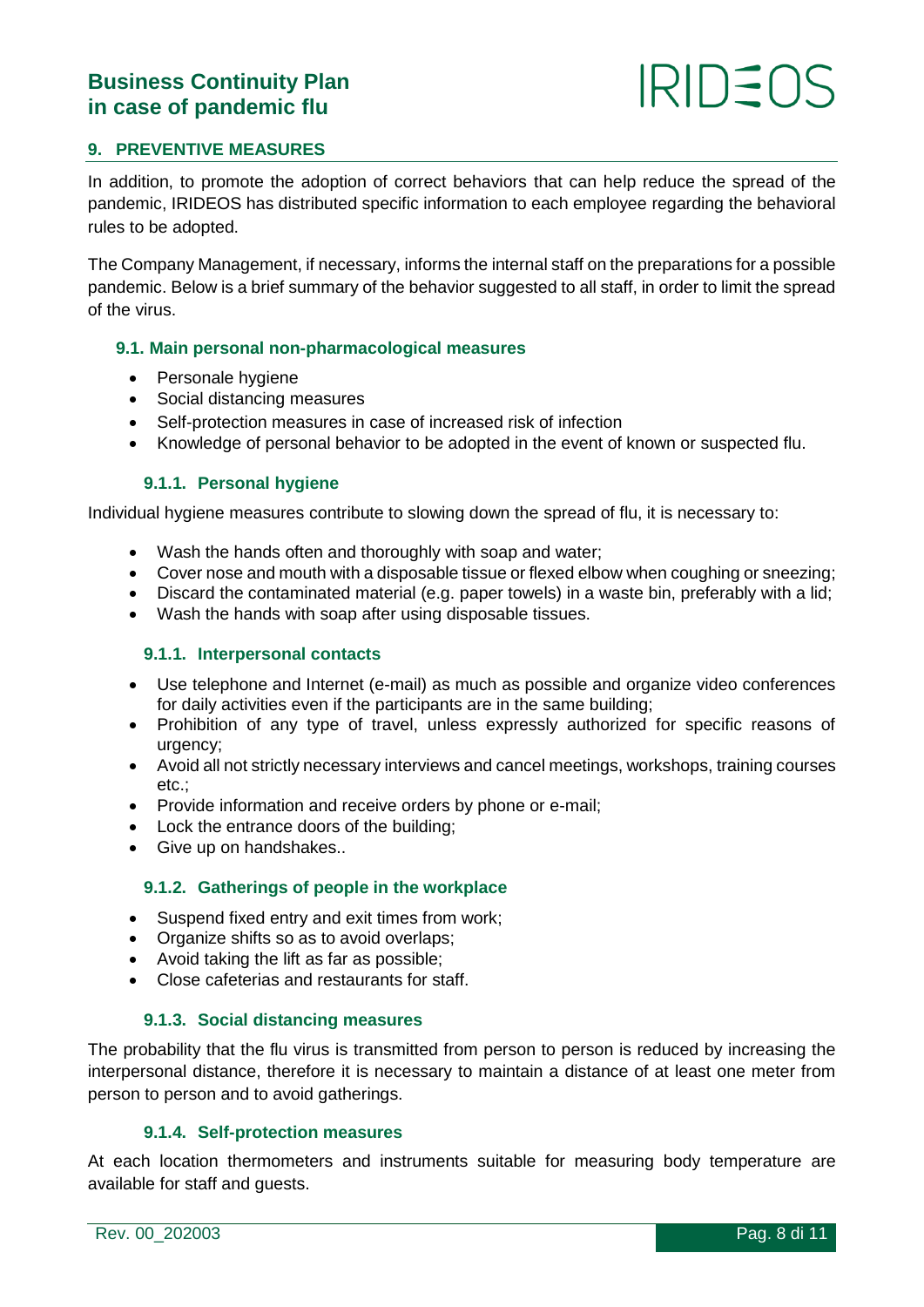### IRIDE(

#### **9.1.5. Knowledge of staff behavior (internal / external) in the event of known or suspected flu**

In the event that an employee shows symptoms or his/her virus positivity has been ascertained with diagnostic tests against the viruses for which the health emergency has been communicated, the Company will need to access the information regarding the employee's business travels (travel or hotel) in order to be able to map the movements outside the IRIDEOS structures.

The presence of external staff inside one of the IRIDEOS offices is recorded by the Reception desk. In this case the Company, in compliance with the policies for the protection of personal information as sanctioned by the GDPR, will be in any case allowed to access information regarding any contact or meeting with the internal staff.

#### **9.2. Hygiene of the workspace and of the surrounding environment**

#### **9.2.1. Room ventilation / air conditioning**

The premises must be regularly ventilated every 1 hour, opening both windows and doors. The use of forced convection ventilation systems is forbidden.

#### **9.2.2. Cleaning**

The premises are generally cleaned on a continuous and regular basis, the surfaces and the floors are cleaned with a detergent without the need for special disinfectants. The surfaces that are touched more often and by different people are cleaned more frequently.

In the event of a serious epidemic / pandemic, the offices cleaning and sanitizing procedures will be done as follows:

- Higher alcohol- or chlorine-based products are used.
- Specialized companies are contacted to proceed with the planned sanitization of the buildings, upon providing a specific documentation with all the details about the sanitization process.

#### **10. MONITORING THE EFFECTIVENESS AND THE EFFICIENCY OF THE IMPLEMENTED MEASURES**

If the pandemic crisis occurs and it is necessary to implement this Business Continuity Plan, the Pandemic Coordination and Planning Unit will meet weekly or more frequently, also on a daily basis, according to the recorded level of the crisis, in order to verify the adequacy of the Business Continuity Plan and to possibly adopt any corrections or improvements to ensure its effectiveness.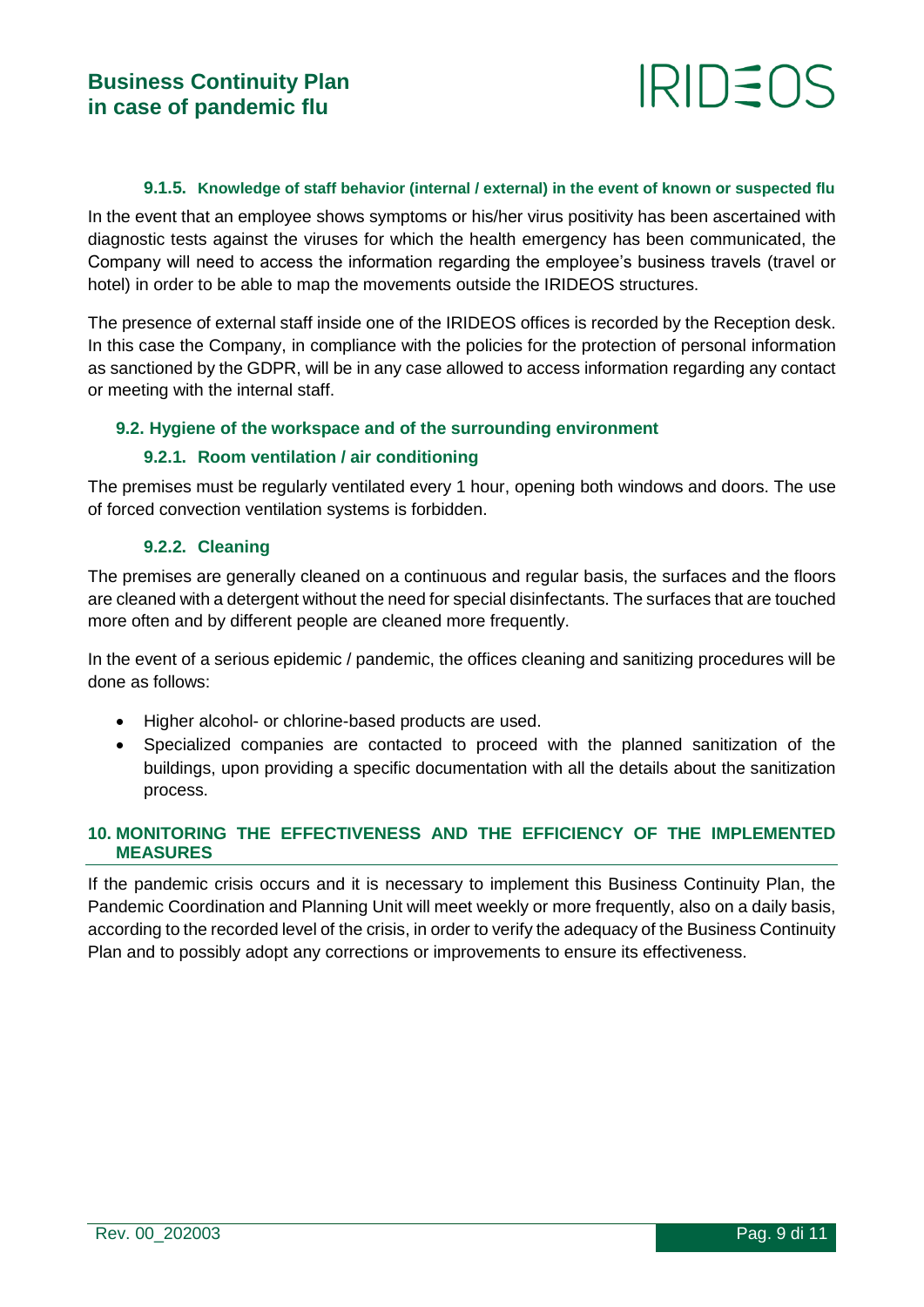#### **11. LEGISLATIVE MEASURES FOR THE EMERGENCY OF CORONAVIRUS – COVID-19**

To combat the Coronavirus Pandemic - COVID-19, the Company strictly follows the Legislative provisions listed below (together with any of their amendments).

- DECREE 23<sup>rd</sup> February 2020, n. 6 Urgent measures regarding the containment and management of the epidemiological emergency from COVID-19;
- DECREE OF THE PRIME MINISTER 25<sup>th</sup> February 2020, Additional implementing rules of the Decree 23rd February 2020, n. 6, with Urgent measures regarding the containment and management of the epidemiological emergency from COVID-19;
- $\bullet$  DECREE OF THE PRIME MINISTER  $8<sup>th</sup>$  March 2020, Additional implementing rules of the Decree 23<sup>rd</sup> February 2020, n. 6, with Urgent measures regarding the containment and management of the epidemiological emergency from COVID-19;
- $\bullet$  DECREE OF THE PRIME MINISTER  $8<sup>th</sup>$  March 2020 and subsequent amendments, Additional implementing rules of the Decree 23rd February 2020, n. 6, with Urgent measures regarding the containment and management of the epidemiological emergency from COVID-19, in force on the whole national territory;
- DECREE OF THE PRIME MINISTER 11<sup>th</sup> March 2020 and subsequent amendments, Additional urgent measures for the containment of the contagion on the whole national territory.
- DECREE OF THE PRIME MINISTER 22<sup>nd</sup> March 2020, , Additional implementing rules of the Decree 23rd February 2020, n. 6, with Urgent measures regarding the containment and management of the epidemiological emergency from COVID-19, in force on the whole national territory;
- DECREE 25<sup>th</sup> March 2020 n. 19, Urgent Measure regarding the management of the epidemiological emergency from COVID-19, in force on the whole national territory;
- DECREE OF THE PRIME MINISTER 1<sup>st</sup> April 2020, Implementing regulations of the Decree 25<sup>th</sup> March 2020 n. 19, Urgent Measure regarding the management of the epidemiological emergency from COVID-19, in force on the whole national territory.

The Pandemic Coordination and Planning Unit has the task of monitoring any new Legislative provisions issued by the competent Authorities for the management of the emergency from Coronavirus and to consequently adapt the measures adopted by the Company.

As far as the Coronavirus is concerned, IRIDEOS applies all the provisions of this "Business Continuity Plan in the event of a pandemic flu" and arranges the following specific measures to supplement it:

 Company indications to Customers, Suppliers and Consultants regarding Coronavirus information - COVID-19 (Annex 1)